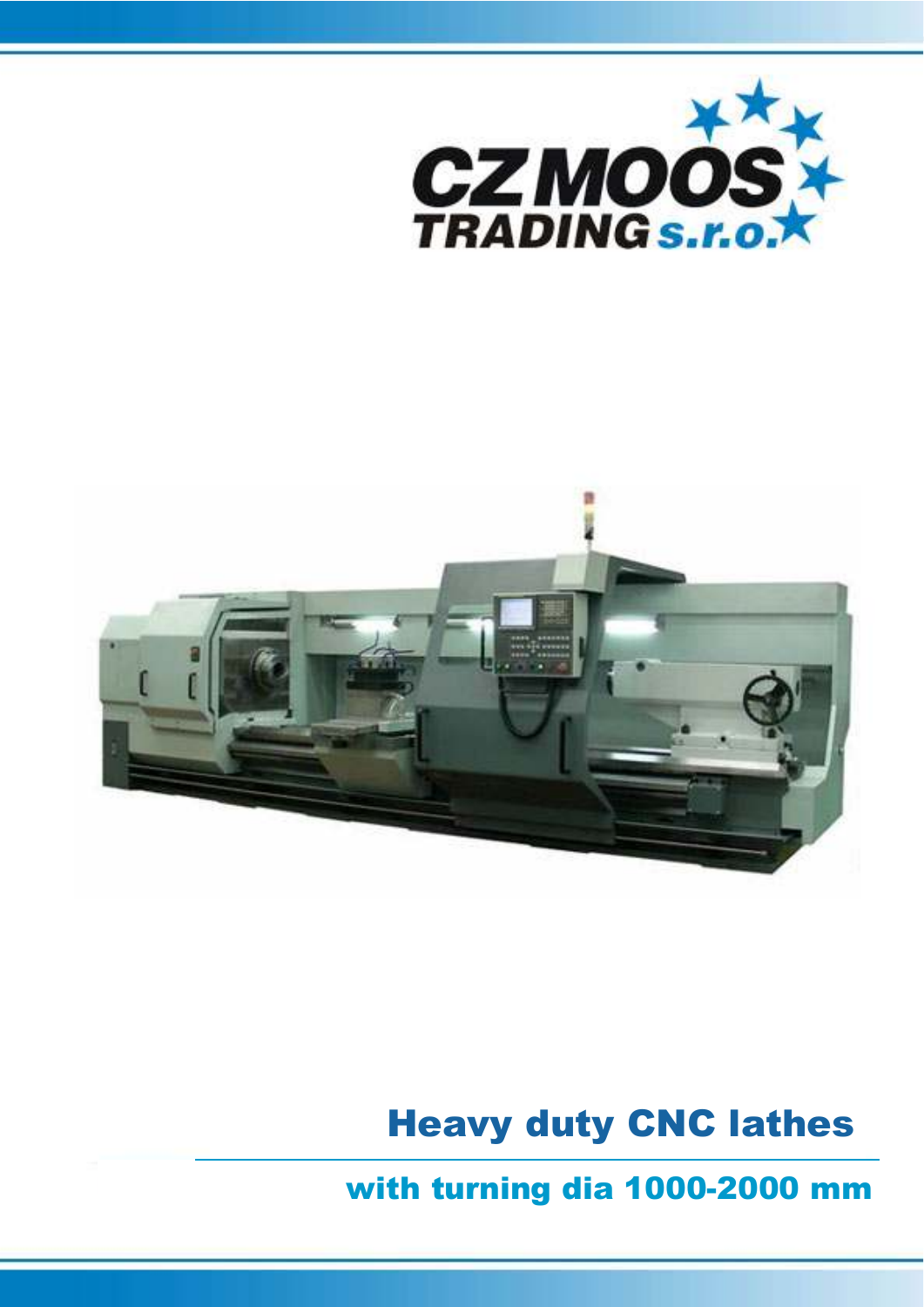## Universal CNC lathe series SU

This is the latest product with M - MOOS Workshop Ltd. This series of lathes series " heavy duty " is completely assembled in the Czech Republic. This is a really solid and heavy CNC lathes , which are designed according to the latest trends in metal and also reflect the experience of M - MOOS Ltd. production of conventional and CNC lathes . The CNC lathe is available with Fanuc control system , or SIMENS Haidenhain . It is designed for roughing and finishing large shaft and flange parts , the thread cutting , drilling, turning, cones and various shaped surfaces of revolution.

Lathe is designed as standard with a Fanuc spindle drive (Siemens) a22/26 kW, which allows the spindle positioned in a certain position. Work efficiency is enhanced by advanced gearing mechanism that allows automatic changes gears without stopping labor operations. Customized machine can be equipped with 4-position tool post or 8-position tool post. 8 positional horizontal cutter block is offered as an optional accessory. The basic equipment is a machine equipped with a chip conveyor

All major parts, such as bed, slide, headstock are iron castings, which are internally reinforced to resist bending and damped vibration generated during machining.